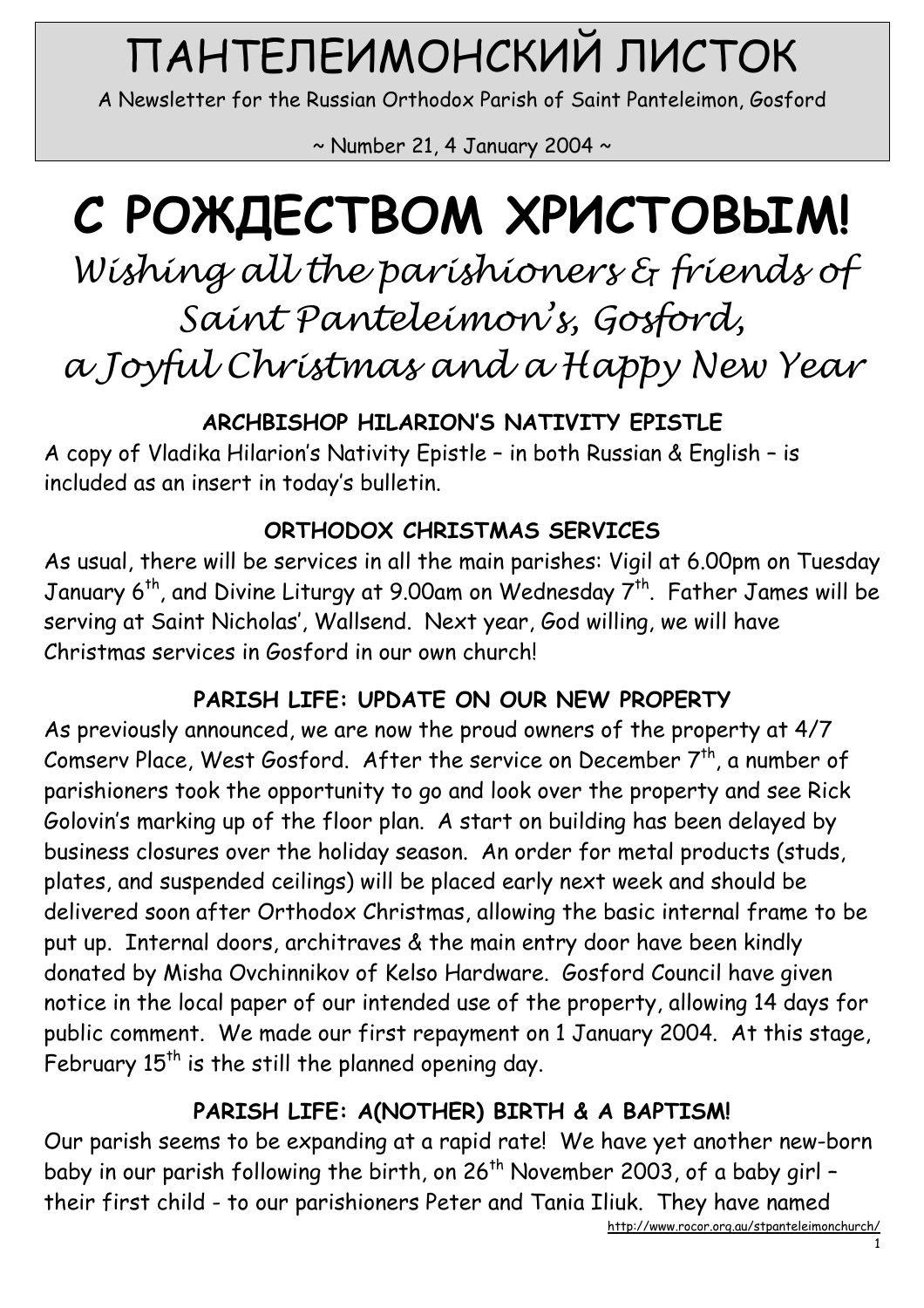their new daughter Stephanie (Stephanida), and she was baptised by Father James at Peter & Tania's home in Umina on December 13<sup>th</sup>. Godparents Michael Iliuk and Gail Caldicott then brought baby Stephanie to our service on December  $21<sup>st</sup>$  to receive Holy Communion for the first time. Our warmest congratulations to Peter, Tania, the newly baptised Stephanie, and her godparents!

#### FUNDRAISER: A FISHING COMPETITION

As mentioned in the last newsletter, Paul Pereboeff, Victor Bendevski, & Gerorge Karmadonoff organized a fishing competition as a way of fundraising for the parish. Held on Saturday December 20<sup>th</sup>, the competition was a huge success, both financially and socially. \$2000 was raised, and many of the fishermen declared their willingness to return next year. Competition winners were: 1st: Paul Morozoff; 2<sup>nd</sup>: Nick Ostasevich; 3<sup>rd</sup>: Greg Sezonenko. The "door" prize went to Nick Shevlikov, & lottery prizes to Vova Ostasevich and Vitaly Panov. Vitaly generously offered his prize – a bottle of vodka – for auction, with Paul Kaidaloff topping the bidding and taking the prize. Paul Morozoff took home a small trophy together with his prize, while a perpetual trophy recording annual winners will remain in the church hall. The organizers prepared a superb lunch of barbequed prawns, octopus & potatoes, together with salad and plenty of cold beer. Everyone present had a great day, and Paul, Victor, George and all who assisted are to be thanked for their efforts.

#### PARISH LIFE: VIDEO OF RUSSIAN TRIP

As planned, on December 7<sup>th</sup> Katya Rubbo and her husband Michael showed a video of their trip to Russia, with footage of the Holy Trinity-Saint Sergius Lavra and other holy places. Of particular interest was a mini-documentary that they had prepared of charitable work for homeless children being undertaken in the Vladimir region. Those present were greatly moved by the footage, and offered approximately \$400.00, which Katya has since forwarded to Russia. Charitable work of this kind is particularly important, and a responsibility for all Christians, especially those of us living in material comfort in Australia. Michael & Katya have copies of the video available for those interested.

#### DIOCESAN LIFE: 39TH ANNUAL RUSSIAN ORTHODOX YOUTH **CONFERENCE**

This year's Syezd, held at the Crosslands conference centre in Galston Gorge, ran from Sunday December  $21^{st}$  until Friday December  $26^{th}$ . Two of our young parishioners, Nicholas Krikunov and Alex Yakimov, attended. This was the first time that "Saint Panteleimon's, Gosford" was listed on name-tags as the home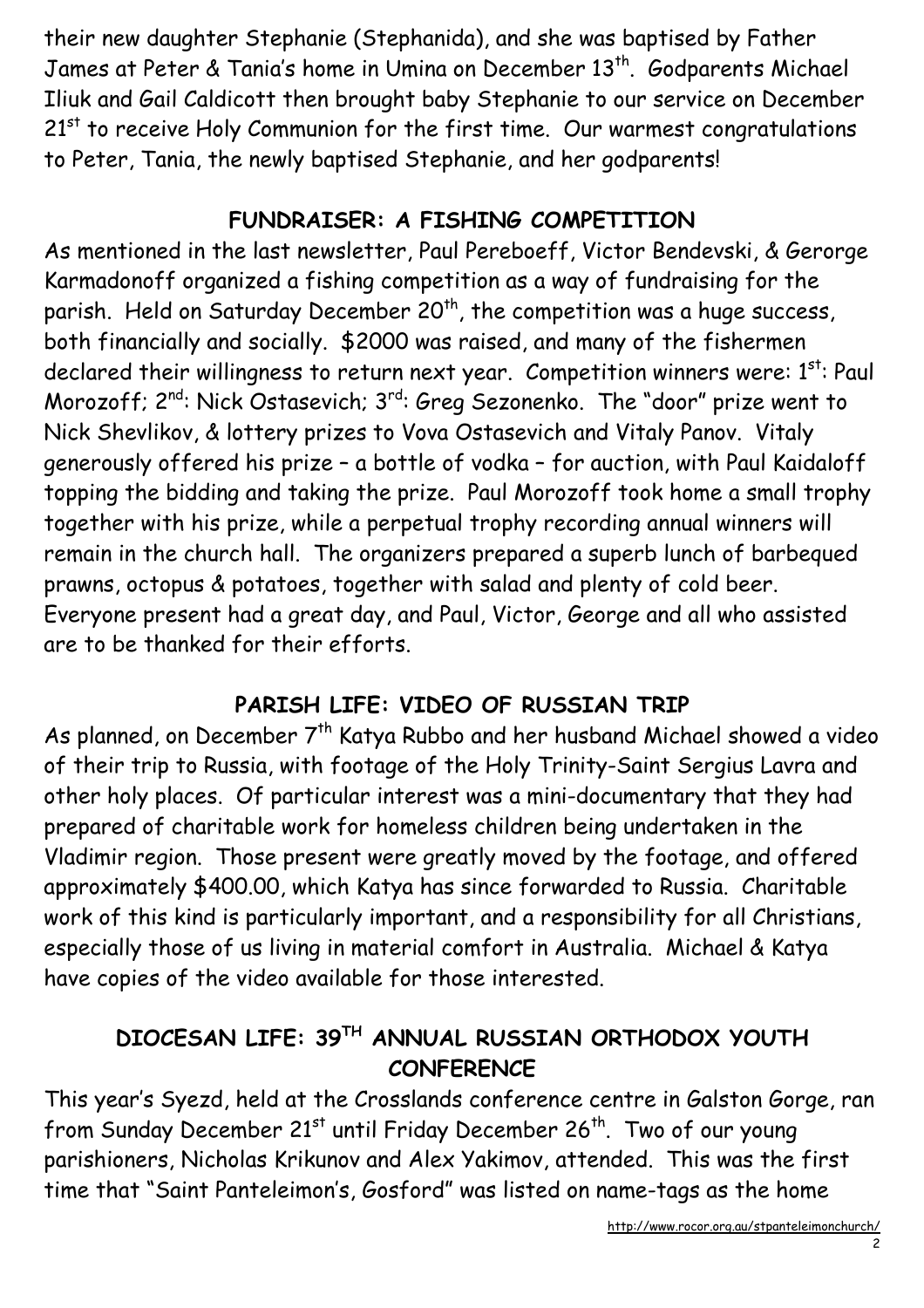parish of the attendees! Talks were given by Father Andrew Phillips - a priest visiting from the UK -, Vladika Hilarion, Fathers Michael Boikov, George Lapardin, and Gabriel Makarov, and Father James. Nicholas & Alex reported positively on the week, and overall, the Syezd was a great success. Next year's Syezd will be in Canberra.

#### CHURCH LIFE: VLADIKA HILARION RECEIVES AWARD

At the recent Council of Bishops, His Eminence Archbishop Hilarion of Sydney and the Australia/New Zealand Diocese was awarded a diamond cross for his klobuk. This award was proposed by His Eminence Metropolitan Laurus. We congratulate Vladika Hilarion on his award, and wish him many more years of faithful service to the Holy Orthodox Church.

# THE PRAYERS OF THE FAITHFUL ARE ASKED FOR:

The sick & suffering: Metropolitan Vitaly, our parishioners Fyodor & Antonina Tialshinsky, Ioann, Alexander, Nina, Alexandra, child Ksenia Special needs: Katherine, David, Marina, Paraskeva, Antonina, Larissa Expectant mothers: Alla, Irene Families with new babies: Peter & Tatiana with baby Stephanie Newly-baptised: Baby Stephanie, parents Peter & Tatiana, & godparents Michael & Galina Preparing for marriage: Gregory & Heather Preparing for baptism: Heather Newly-reposed: Archbishop Seraphim, George (Jiri) Hrbac

## GOSFORD SERVICES IN EARLY 2004

Services in the early part of 2004 will be as follows: Divine Liturgy at 9.00am on Sunday January  $18<sup>th</sup>$  and February  $1<sup>st</sup>$ . These services will be at the Narara Community Centre. As mentioned earlier, we plan to be using the new parish centre from February  $15<sup>th</sup>$  onwards. Note: January  $18<sup>th</sup>$  is the eve of Theophany, and it is customary to serve a Great Blessing of Water on this day. This will be done after Divine Liturgy. Father James will bless as many homes as he can that afternoon (concentrating on Kariong, West Gosford, Wyoming, Narara, Niagara Park, Ourimbah and surrounding areas) before travelling to Newcastle for Vigil that evening (6.00pm) and Divine Liturgy (at 9.00am) on the feast-day itself. Those homes not blessed on Sunday January  $18<sup>th</sup>$  will be blessed later in the week, probably on Tuesday 20 $^{\sf th}$ .

# ASSISTANCE FROM SAINT NICHOLAS', FAIRFIELD

The parish of Saint Nicholas, Fairfield, has recently passed on to Father James an amount of \$1000.00 raised at a garage sale and through sales of piroshki. The